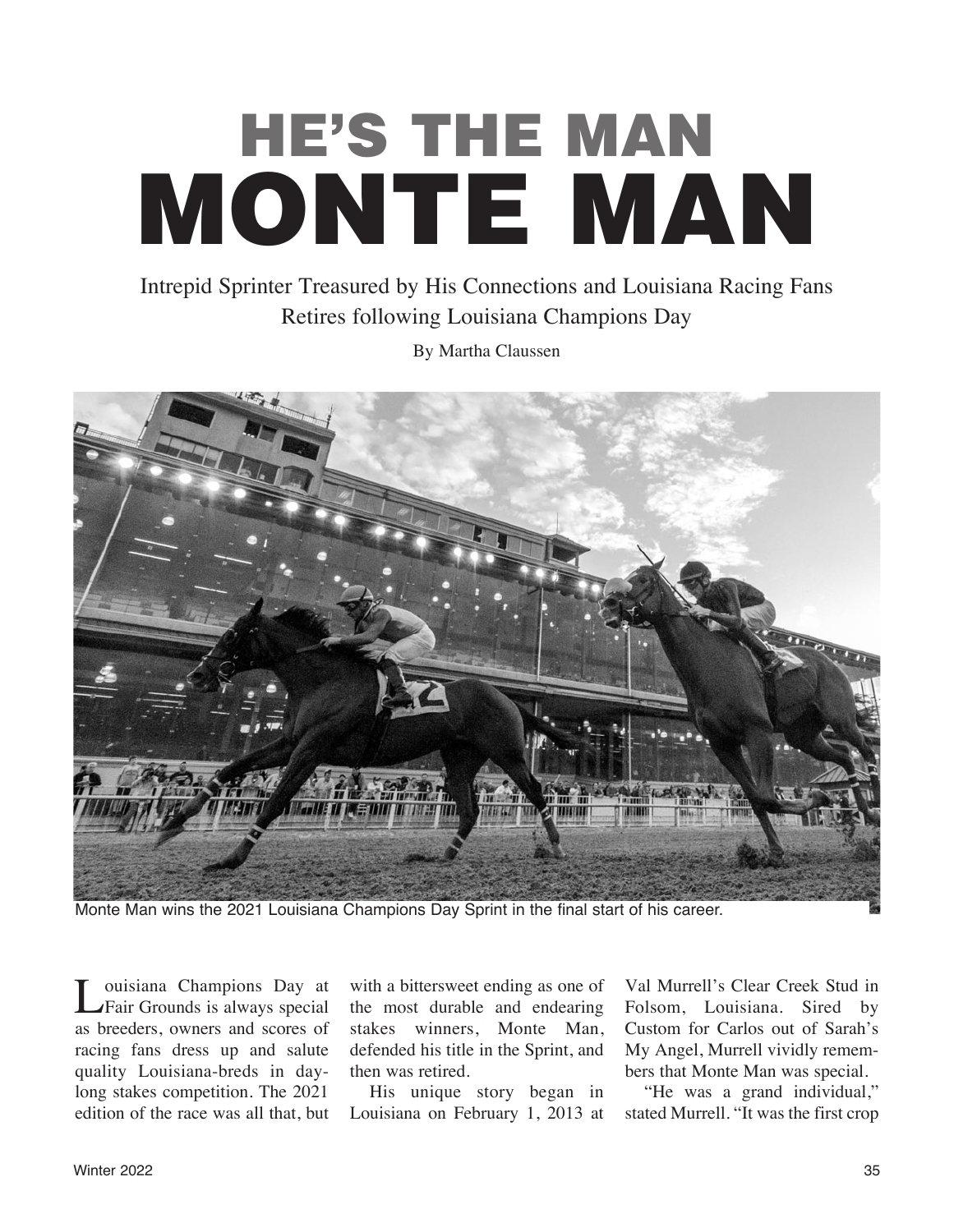

Monte Man wins the 2021 Louisiana Champions Day Sprint in the final start of his career.

of Custom for Carlos and his dam, Sarah's My Angel was a very nice mare; all of her babies were winners."

Monte Man was sold for \$55,000 at the 2014 Fasig-Tipton Select Yearling Sale in Kentucky, and one year later was purchased for \$125,000 at the Ocala Breeders' Sales Company March 2015 Two-Year-old in Training Sale.

It was a rough debut for the bay gelding on January 16, 2016 at Aqueduct, finishing sixth and off the board in his first four career starts in New York. On May 19, he ran a game second in a \$40,000 claiming race at Belmont Park. He made 21 starts on the New York circuit in the barn of several trainers including Linda Rice, John Terranova and Hall of Fame conditioner Steve Asmussen, before he was claimed by Brian Ivery for \$25,000 on October 17, 2017.

Ivery, 47, owns a commercial construction company in Ithaca, New York. He met trainer Ron Faucheux nine years ago at Saratoga.

"Ron and I became friends and had our eye on Monte Man," shared Ivery. "We were very lucky to get him for \$25,000. I live in upstate New York, but have always enjoyed the city of New Orleans. Ron knew that there were plenty of stakes opportunities for Louisianabreds."

Monte Man made his first start in the Pelican State on December 23, 2017. Robby Albarado was in the saddle, winning the \$43,000 optional allowance claiming race from off the pace, covering six furlongs in 1:11.33. He returned to the Fair Grounds winner's circle one month later, also with Albarado in the saddle. Two wins off the claim was encouraging for his connections.

"As an owner, I've had plenty of ups and downs," said Ivery. "Some of the horses meet our expectations and some don't. Ron and I always believed in Monte Man, but had no idea that he would have the kind of success he did when he left New York and headed to Louisiana."

What he did was to win seven consecutive races in Louisiana, including his first stakes, the \$120,000 Louisiana Premier Night Sprint at Delta Downs on February 10, 2018. With jockey Gerard Melancon aboard, Monte Man overcame a poor break, but got into gear and rallied four wide off the turn to win by a neck over a sloppy track. He earned a 112 Beyer Speed Figure to the delight of Ivery, whose Ivery Sisters Racing silks are named for his three daughters: Zoe, Flynn and Harper.

"Monte Man broke so badly, but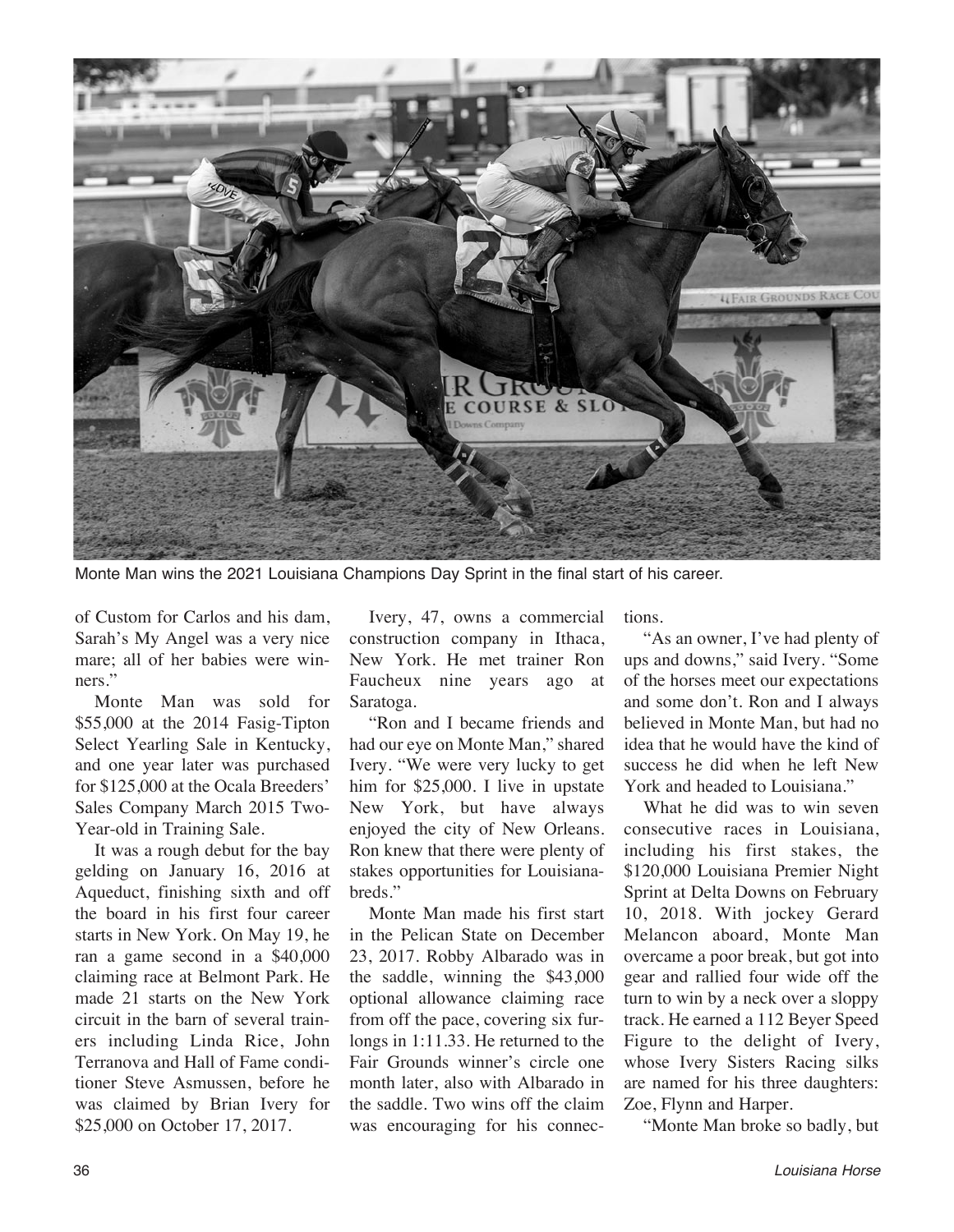*"Ron and I always believed in Monte Man, but had no idea that he would have the kind of success he did when he left New York and headed to Louisiana."*

Brian Ivery

finished incredibly well," recalled Ivery. "Even Gerard felt the 'wow' factor!"

Monte Man made 50 starts in his storied career, winning 18 races and purses of \$794,223, including stakes at each of the four Louisiana racetracks. Fans at Delta Downs, Louisiana Downs, Evangeline Downs, and of course, Fair Grounds all enjoyed his tenacity.

Louisiana native Melancon celebrated his 5,000th career win last June and was proud to be part of Monte Man's prolific run in Louisiana.

"He had amazing instincts and would tell me where to go," added Melancon. "If the pace was slow, he'd go to the lead; if the fractions were fast, he knew what he had to do. It's fun to ride the good ones! I was blessed to ride him."

Ivery lauded both Melancon and Adam Beschizza for not only their skilled rides, but giving Faucheux "really good input" throughout Monte Man's 29 starts in Louisiana. He has three Louisianabreds in training and looks forward to watching them progress.

Faucheux is understandably emotional as he reflects on the accomplishments of Monte Man. Over the 5-years that Monte Man ran in Louisiana, Faucheux mourned the deaths of two assistants: Joey Fontenot and more recently Cory Kofalt. His current assistant Noely and grooms Jorge and Miguel have each been a part



Jubilant owner Brian Ivery, in the winners circle after the 2021 Louisiana Champions Day Sprint.

of the team.

"He is the horse that defined me and my team," stated Faucheux. "As a trainer, you always want to have one big horse in the barn. Sending him off to retirement has been hard for all of us, but we are appreciative for his many wins and to see him return to full force in his final start."

Credit to Joe Kristufek and Kevin Kilroy at Fair Grounds for publicizing the retirement of the 9 year-old Monte Man following his Louisiana Champions Day Sprint victory on December 11. In their press release, they included the iconic call of track announcer John Dooley who heralded the defending champion with these words:

"Here comes the gladiator, Monte Man, with that battler's heart for Adam Beschizza. Monte Man now an 18-time winner—well done Monte Man!"

Adam Beschizza piloted Monte Man to three stakes wins at Fair Grounds, beginning with the 2018 Costa Rising, ;the 2020 Louisiana Champions Day Sprint at Fair Grounds and the 2021 edition of the championship, which proved to the final race of his career.

"I didn't think any of us thought it would be his last hurrah," he said. "He was very versatile and talented. His enjoyment for racing never waned and he instilled confidence into me as a jockey. Sometimes he thrived on getting into trouble, but became very wise toward the end of his career."

On Sunday, December 12, Beschizza went to Faucheux's barn to bid farewell to Monte Man. He posted a photo on social media standing in front of the handsome bay gelding.

"He's a bit herculean and I'm pretty small," said Beschizza. "He was a true racehorse and one I will never forget."

"Brian and I have talked about retiring Monte Man and always knew it would be bittersweet," admitted Faucheux. "He has given so much to us and deserves a quality retirement."

So it's fitting that the breeder who brought Monte Man into the world, will bring him home.

"Monte Man has been special from day one, "added Murrell.